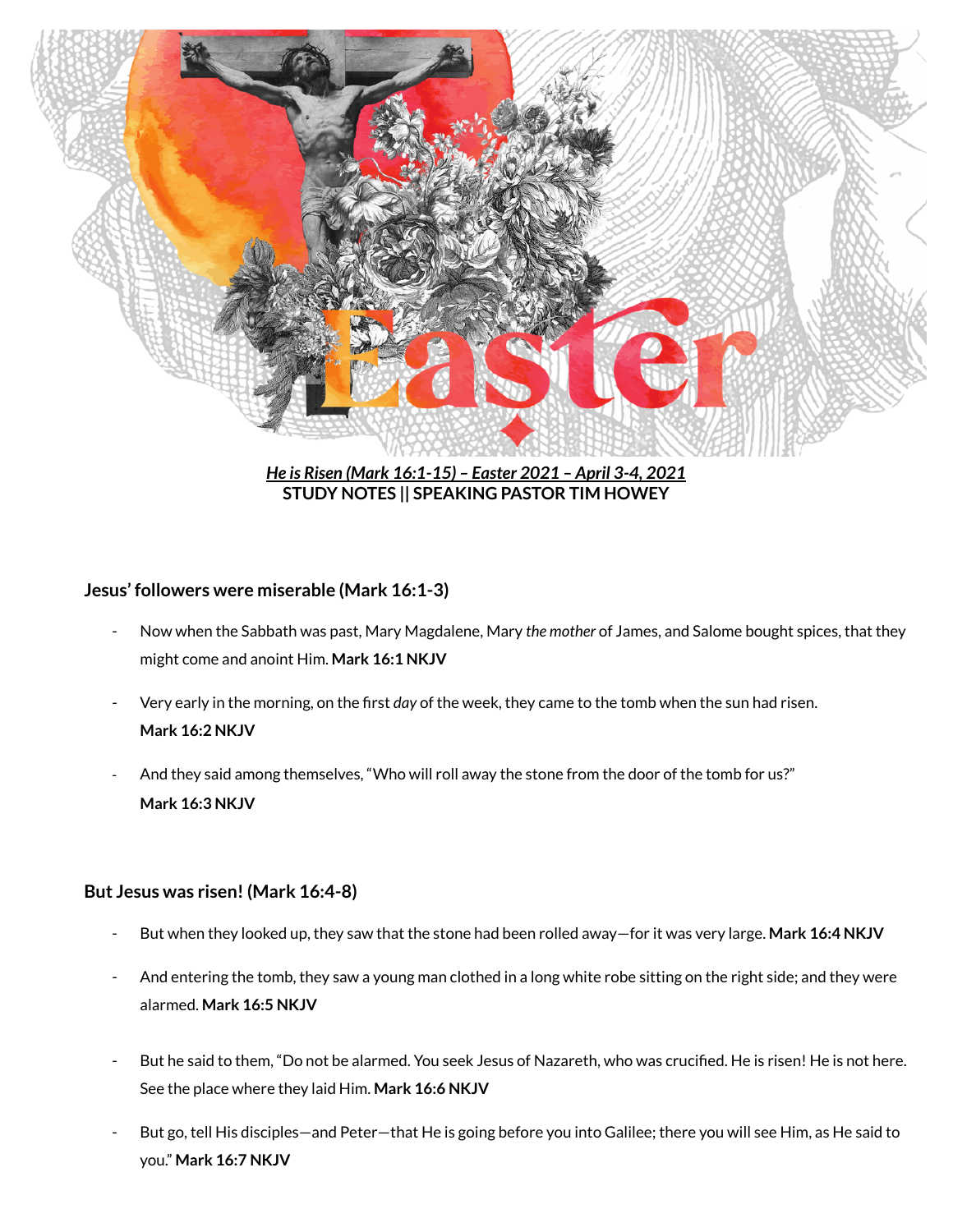**-** So they went out quickly and fled from the tomb, for they trembled and were amazed. And they said nothing to anyone, for they were afraid. **Mark 16:8 NKJV**

### **Jesus's followers didn't believe (Mark 16:9-15)**

- Now when *He* rose early on the first *day* of the week, He appeared first to Mary Magdalene, out of whom He had cast seven demons. **Mark 16:9 NKJV**
- She went and told those who had been with Him, as they mourned and wept. **Mark 16:10 NKJV**
- And when they heard that He was alive and had been seen by her, they did not believe. **Mark 16:11 NKJV**
- After that, He appeared in another form to two of them as they walked and went into the country. **Mark 16:12 NKJV**
- **-** And they went and told *it* to the rest, *but* they did not believe them either. **Mark 16:13 NKJV**
- Later He appeared to the eleven as they sat at the table; and He rebuked their unbelief and hardness of heart, because they did not believe those who had seen Him after He had risen. **Mark 16:14 NKJV**
- **-** And He said to them, "Go into all the world and preach the gospel to every creature. **Mark 16:15 NKJV**

# **"He is risen" explains why His followers changed**

# **Because "He is risen", you don't have to be afraid**

- What then shall we say to these things?If God *is*for us, who *can be* against us? **Romans 8:31 NKJV**
- He who did not spare His own Son, but delivered Him up for us all, how shall He not with Him also freely give us all things? **Romans 8:32 NKJV**
- Who shall bring a charge against God's elect?It is God who justifies. **Romans 8:33 NKJV**
- Who *is* he who condemns?It is Christ who died, and furthermore is also risen, who is even at the right hand of God, who also makes intercession for us. **Romans 8:34 NKJV**

# **"He is risen" will change everything for you (if you believe)**

- And He said to them, "Go into all the world and preach the gospel to every creature. **Mark 16:15 NKJV**